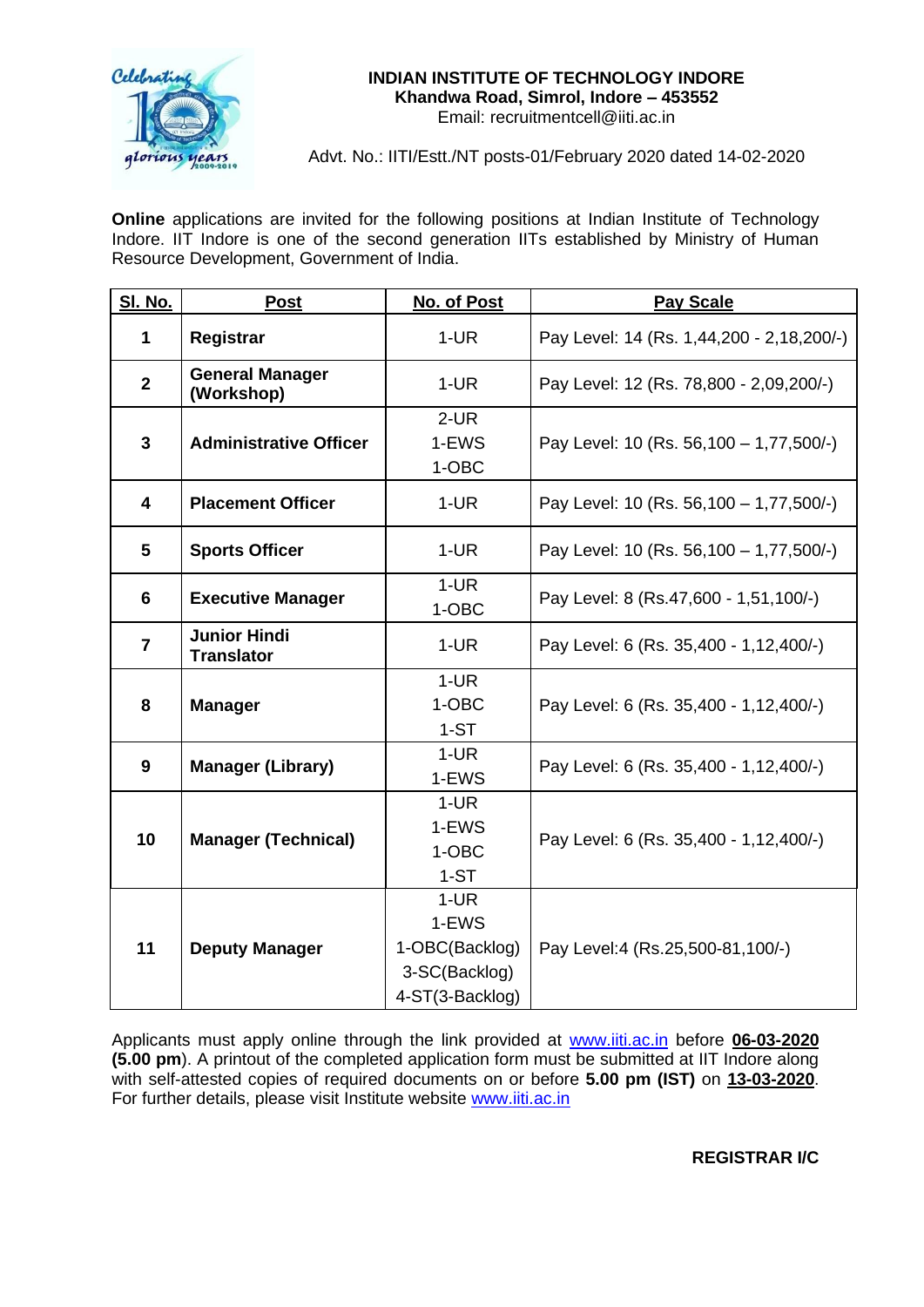# **INDIAN INSTITUTE OF TECHNOLOGY INDORE**

**Online** applications are invited for following positions at Indian Institute of Technology Indore for recruitment on regular/deputation/contract basis:

# 1. **Registrar (Direct Recruitment/Deputation/ On contract): 01 Post (UR)**

**Qualification**: Master's Degree with at least 55% marks or its equivalent grade

**Experience**: At least 15 years' experiences as Assistant Professor in AGP of Rs. 7,000/- (or equivalent VI CPC Scale) and above or 8 years of services in AGP of Rs. 8000/- (or equivalent VI CPC Scale) and above including as Associate Professor along with experience in educational administration.

# **OR**

15 years of administrative experience, of which 8 years as Deputy Registrar in Level 12 (Grade Pay 7600 as per  $6<sup>th</sup>$  CPC) or an equivalent post

**Pay**: Pay Level: 14 (Rs. 1,44,200 - 2,18,200/-) (Pay Scale: Rs.37,400-67,000/- with Grade Pay of Rs. 10,000/- as per  $6<sup>th</sup>$  CPC).

# **Upper age limit**: 57 Years

## 2. **General Manager (Workshop): 01 Post (UR)**

**Qualification**: First Class in M.Tech. in Mechanical Engineering with specialization in manufacturing/ production engineering.

**Experience**: Minimum 7 year of post M.Tech. work experience in the manufacturing/ production related field out of which 3 years of work experience should be in a supervisory position in the manufacturing /production related field.

# **Desirable:**

Ph.D. in Mechanical Engineering with specialization in manufacturing/production **OR**

Experience of developing a modern state of art workshop in a reputed Institute, knowledge and exposure to latest trends in different manufacturing process and machines, cutting tool and dies, CNC machines, unconventional machines and processes, plastic parts manufacturing, different types of controls, electrical and electronic repair shop etc.

**Pay**: Pay Level: 12 (Rs. 78,800 – 2,09,200/-) (Pay Scale: Rs.15,600-39,100/- with Grade Pay of Rs. 7600/- as per 6th CPC).

# **Upper age limit**: 50 Years

# 3. **Administrative Officer: 04 Posts (02-UR, 01-EWS, 01-OBC)**

**Qualification**: Masters' Degree with at least 55% marks or its equivalent with excellent academic record.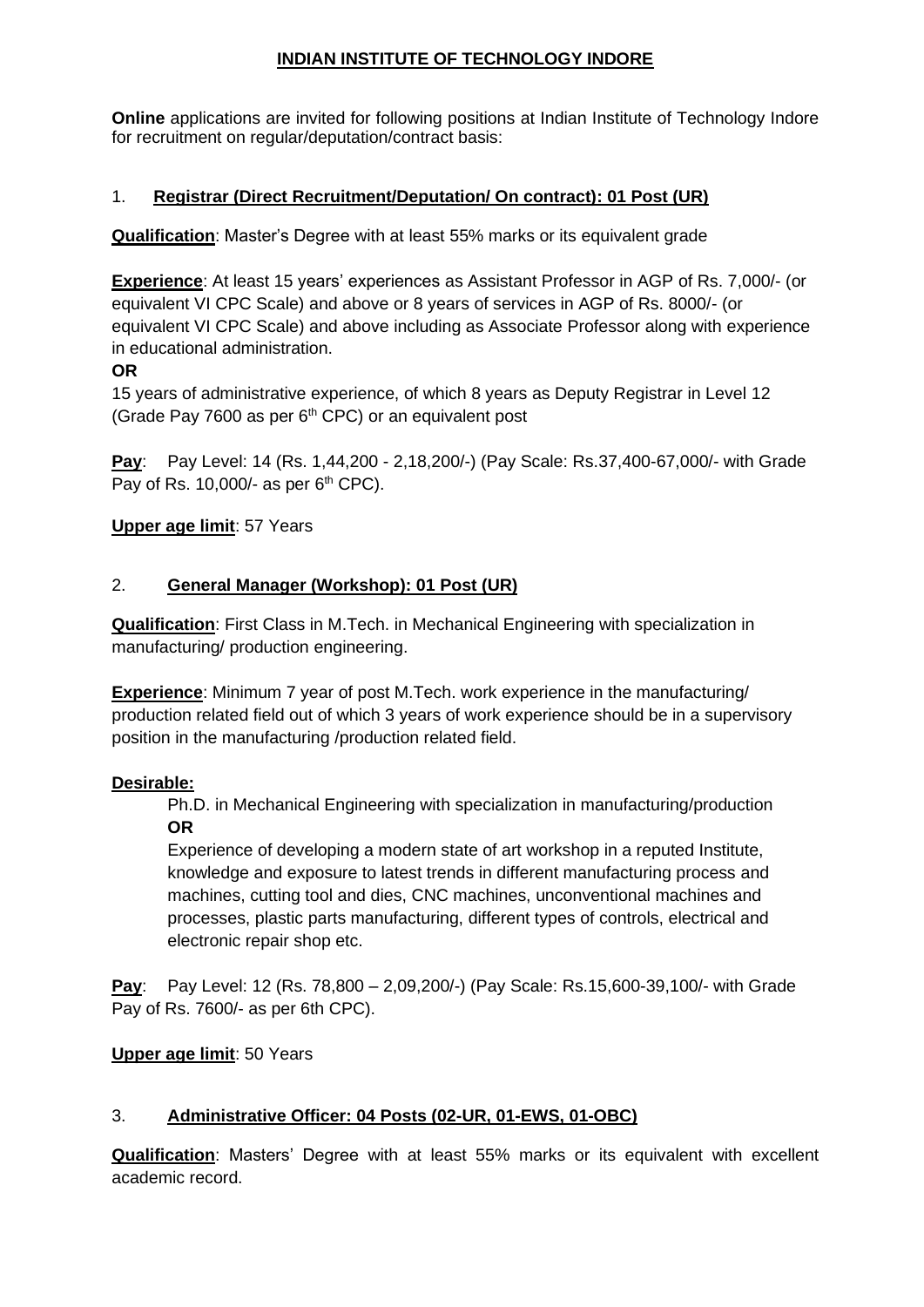**Experience**: 3 years administrative experience in a post carrying Pay Level 8 (Grade Pay of Rs.  $4800/-$  as per  $6<sup>th</sup>$  CPC) or equivalent

### **OR**

5 years' experience in pay level 7 (Grade Pay of Rs. 4600/- as per 6<sup>th</sup> CPC) or equivalent

**OR**

8 years' experience in pay level 6 (Grade Pay of Rs. 4200/- as per 6<sup>th</sup> CPC) or equivalent.

## **Desirable**

- (i) Professional qualification in area of Management/ Finance & Accounts
- (ii) Experience in handling Administrative/ Legal/ Finance/ Stores & Purchase/ Establishments matters.

**Pay**: Pay Level: 10 (Rs. 56,100 – 1,77,500/-) (Pay Scale: Rs.,15,600-39,100/- with Grade Pay of Rs. 5400/- as per 6th CPC).

## **Upper age limit**: 45 Years

## 4. **Placement Officer: 01 Post (UR)**

**Qualification and Experience:** Masters' Degree/M.B.A. or equivalent with min 55% marks or equivalent grade point average with relevant experience of 03 years or B.Tech. /B.E. with 06 years of experience

Minimum 1 year experience in Grade Pay of Rs 4800/- or equivalent, handling recruitment or placement is mandatory.

**Pay**: Pay Level: 10 (Rs. 56,100 – 1,77,500/-) (Pay Scale: Rs.,15,600-39,100/- with Grade Pay of Rs. 5400/- as per 6th CPC).

**Upper age limit**: 45 Years

# 5. **Sports Officer: 01 Post (UR)**

**Qualification and Experience:** Graduation with Master's degree in Physical Education (2 years course) with 5 years relevant experience

**Pay**: Pay Level: 10 (Rs. 56,100 – 1,77,500/-) (Pay Scale: Rs.,15,600-39,100/- with Grade Pay of Rs. 5400/- as per 6th CPC).

**Upper age limit**: 45 Years

# 6. **Executive Manager: 02 Posts (01-UR, 01-OBC)**

**Qualification and Experience:** Post Graduate degree with minimum 6 years' experience in relevant area out of which at least 3 years should be as Junior Superintendent / Manager in Pay Level 6 (i.e. Grade Pay of Rs.4200/-) or equivalent.

**Pay**: Pay Level: 8 (RS. 47,600-1,51,100/-) (Pay Scale: Rs. 9,300-34,800/- with Grade Pay of Rs. 4,800/- as per  $6<sup>th</sup>$  CPC)

**Upper age limit**: 40 Years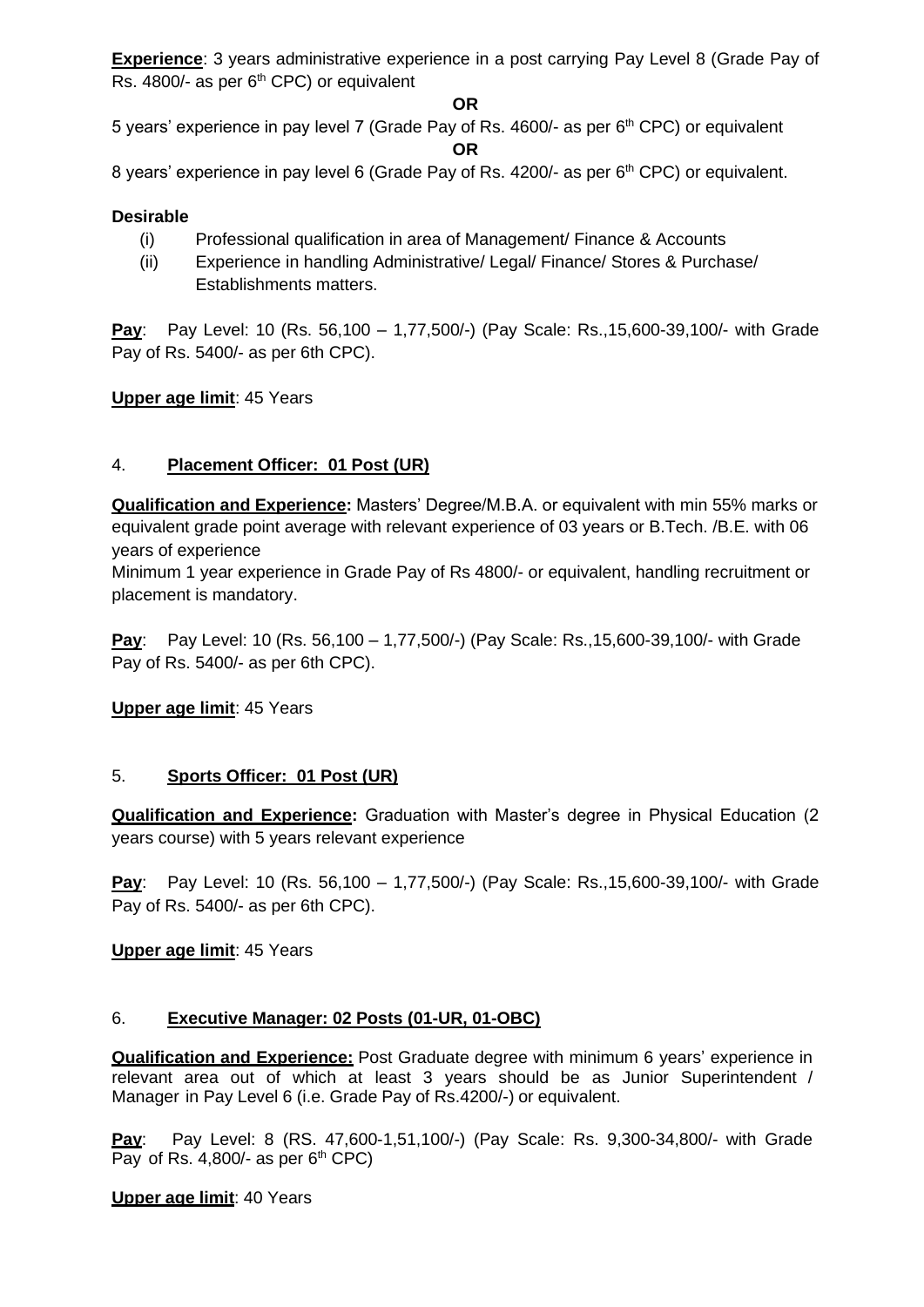## 7. **Junior Hindi Translator: 01 Post (01-UR)**

**Qualification:** Master's Degree of a recognized university in Hindi with English as a compulsory or elective subject or as the medium of examination at the degree level

#### **OR**

Master's Degree of a recognized university in English with Hindi as a compulsory or elective subject or as the medium of examination at the degree level

#### **OR**

Master's Degree of a recognized university in any subject other than Hindi or English, with Hindi medium and English as a compulsory or elective subject or as the medium of examination at the degree level;

#### **OR**

Master's Degree of a recognized university in any subject other than Hindi or English, with English medium and Hindi as a compulsory or elective subject or as the medium of examination at the degree level;

#### **OR**

Master's degree of a recognized university in any subject other than Hindi or English, with Hindi and English as compulsory or elective subjects or either of the two as a medium of examination and the other as a compulsory or elective subject at the degree level;

### **AND**

Recognized Diploma or Certificate course in Translation from Hindi to English & vice versa or **Two years'** experience of translation work from Hindi to English and vice versa in Central or State Government office, including Government of India Undertaking.

**Pay**: Pay Level: 6 (Rs. 35,400 - 1,12,400/-) (Pay Scale: Rs. 9,300-34,800/- with Grade Pay of Rs. 4,200/- as per 6th CPC).

### **Upper age limit:** 40 years

## 8. **Manager: 03 Posts (01-UR, 01-OBC, 01-ST)**

**Qualification**: Bachelor's Degree

**Experience**: 5 years of experience in relevant area as Junior Assistant / Deputy Manager in the Grade Pay of Rs.2000/- as per  $6<sup>th</sup>$  CPC or equivalent.

**Pay**: Pay Level: 6 (Rs. 35,400 - 1,12,400/-) (Pay Scale: Rs. 9,300-34,800/- with Grade Pay of Rs. 4,200/- as per 6th CPC).

### **Upper age limit:** 40 Years

## 9. **Manager (Library): 02 Posts (01-UR, 01-EWS)**

**Qualification**: Bachelor of Library / Information Science or equivalent

**Experience**: 4 years relevant experience. For applicants with Master's degree in Library/ Information Science or equivalent, the normal duration of Master's programme would be counted towards experience.

**Pay**: Pay Level: 6 (Rs. 35,400 - 1,12,400/-) (Pay Scale: Rs. 9,300-34,800/- with Grade Pay of Rs. 4,200/- as per 6th CPC).

## **Upper age limit:** 40 Years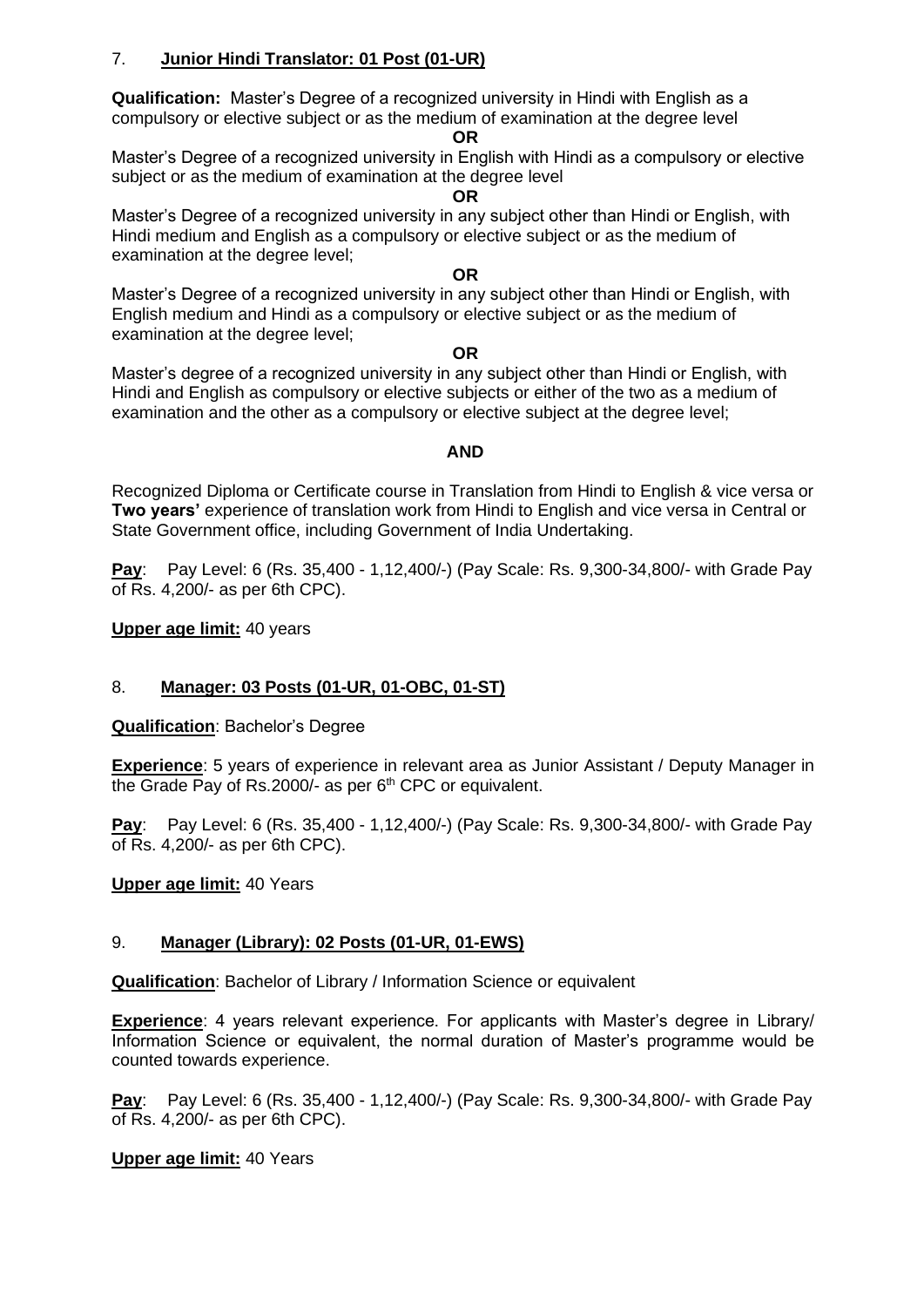## 10. **Manager (Technical): 04 Posts (01-UR, 01-EWS,01-OBC,1-ST)**

### **Qualification:** BE/B.Tech/M.Sc./MCA

**Experience**: 5 years' experience in relevant area in the Grade Pay of Rs 2000 as per 6<sup>th</sup> CPC or equivalent.

**Pay**: Pay Level: 6 (Rs. 35,400 - 1,12,400/-) (Pay Scale: Rs. 9,300-34,800/- with Grade Pay of Rs. 4,200/- as per 6th CPC).

### **Upper age limit**: 40 years

## 11. **Deputy Manager: 10 Posts (01-UR, 01-EWS, 01-OBC(Backlog), 03-SC(Backlog), 04-ST (3 Backlog))**

**Qualification**: Bachelor's Degree with knowledge of Computer Operations.

**Experience:** 02 years of relevant experience

**Pay**: Pay Level:4(Rs.25,500-81,100/-) (Pay Scale: Rs.5,200-20,200/-with Grade Pay of Rs.2,400/-as per 6th CPC).

### **Upper age limit:** 35 years

### **General Instructions:**

- 1. The applicants must apply online through the link provided at institute's website [www.iiti.ac.in](http://www.iiti.ac.in/) before **06-03-2020** (5.00 pm). The printout of the completed application form must be submitted to the institute along with self-attested copies of required documents on or before 5.00 pm **(IST)**on **14-03-2020**. Institute will not be responsible for any technical or postal delay or application lost in transit. Applications not received within the due date shall be rejected. No correspondence in this regard shall be made by the Institute.
- 2. The applicants are required to pay a non-refundable **application fee** of Rs.500/- (Rupees Five Hundred only) during the process of filling up of online application. Candidates belonging to SC/ST/PWD/Ex-Servicemen communities & women are **not** required to pay application fee.
- 3. Application fee once paid shall not be refunded under any circumstances.
- 4. Candidates who have not acquired the educational qualification (declaration of results) on the closing date of receipt of application shall not apply.
- 5. Candidates are advised to fill their correct and active e-mail addresses in the online application as all correspondence will be made by the Institute through e-mail only. Test/Interview schedule will be communicated through the e-mail id in due course, to the candidates in their registered e-mail. No separate letter (hard copy) will be sent for this purpose. Further, for any updates, please visit the Institute website regularly, for subsequent amendments in the advertisement and results.
- 6. The candidates applying for the post should ensure that they fulfill all the eligibility conditions for the post. Their admission to any stage of the selection process will be purely provisional subject to confirmation that they satisfy the prescribed eligibility conditions. Mere issue of registration certificate / call letter to the candidate will not imply that his/her candidature has been found eligible.
- 7. All the details furnished in the online application will be treated as final and no changes shall be entertained. The responsibility of entries in the application form lies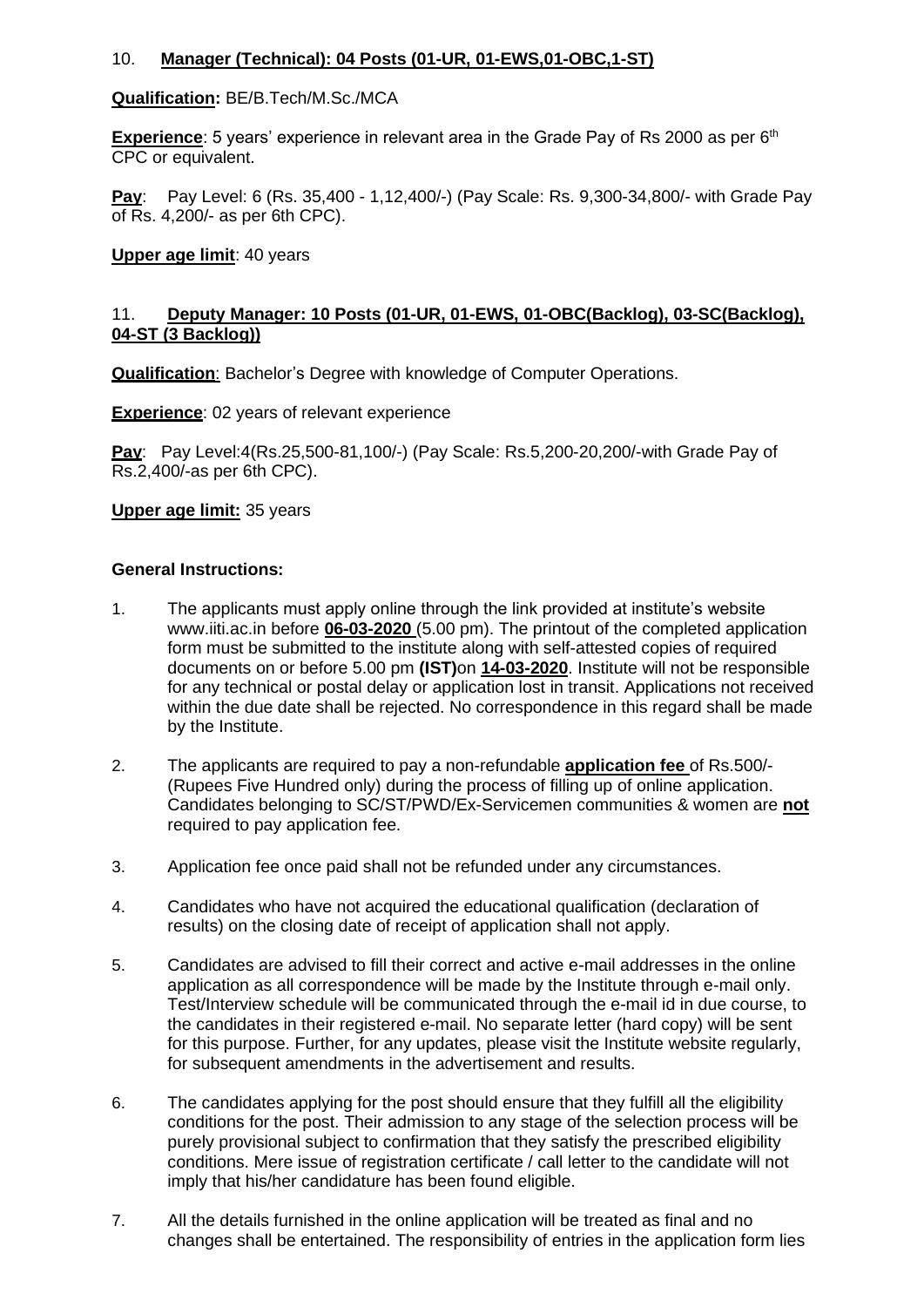with the applicant.

- 8. Age relaxation will be given for SC/ST/OBC (NC)/Persons with Disabilities (PWD)/Ex-Servicemen, Central Government employees as per Government of India norms. Candidates claiming age relaxation should submit their self-attested copy of relevant certificate issued by competent authority as per Government of India norms along with the application form, in support of their claim.
- 9. Eligibility of candidate with regard to age, qualification & experience shall be calculated/ considered with reference to last date of the online application, as per criteria specified in the advertisement.
- 10. Persons with Disabilities (PWD) with minimum 40% disability under the specified categories as per Government of India rules are encouraged to apply under the reservation category for the advertised posts.
- 11. For availing the benefits of OBC category, the applicant must enclose with the applications form, OBC (Non-Creamy Layer) certificate issued by the Competent Authority not earlier than one year prior to the last date for receipt of applications. The OBC Certificate should be in the proforma prescribed by the Government of India.
- 12. The benefit of reservation under EWS can be availed upon production of an Income and Asset Certificate issued by a Competent Authority.
- 13. Preference will be given to candidates with experience in reputed Educational Institutes or Centrally Funded Technical Institutes (CFTIs), having sound knowledge in computer applications with good working knowledge of English language.
- 14. Any subsequent amendments/modifications etc. on this matter will be notified in the **institute website only** which may be referred to by the interested candidates' regularly. Issuance of amendments/modifications in the newspapers is not obligatory on the part of the institute.
- 15. Institute reserves the right to not to fill up /cancel the post advertised without assigning any reason.
- 16. Candidature of applicant shall be subjected to verification of testimonials at any subsequent stage.
- 17. The Institute will have the right to consider relaxation of the conditions such as qualification, experience, age, etc., in exception cases for the advertised post, if required.
- 18. The Institute reserves the right to increase/decrease the number of vacancies advertised.
- 19. Candidates may ensure that they fill in the correct information; as any incomplete or error in the application is liable to be disqualified at any stage of recruitment.
- 20. Only screened-in applicants will be called for written test / trade test/ interview as the case may be. No interim correspondence whatsoever will be entertained from candidates regarding conduct and result of interview and reasons for not being called for interview.
- 21. Short-listed candidates for written test / interview and finally selected candidates only will be informed individually via e-mail correspondence on their registered e-mail apart from uploading the list of shortlisted/selected candidates on the institute website.
- 22. The Institute shall have the right to restrict the number of candidates to be called for interview on the basis of qualifications and experience higher than the minimum